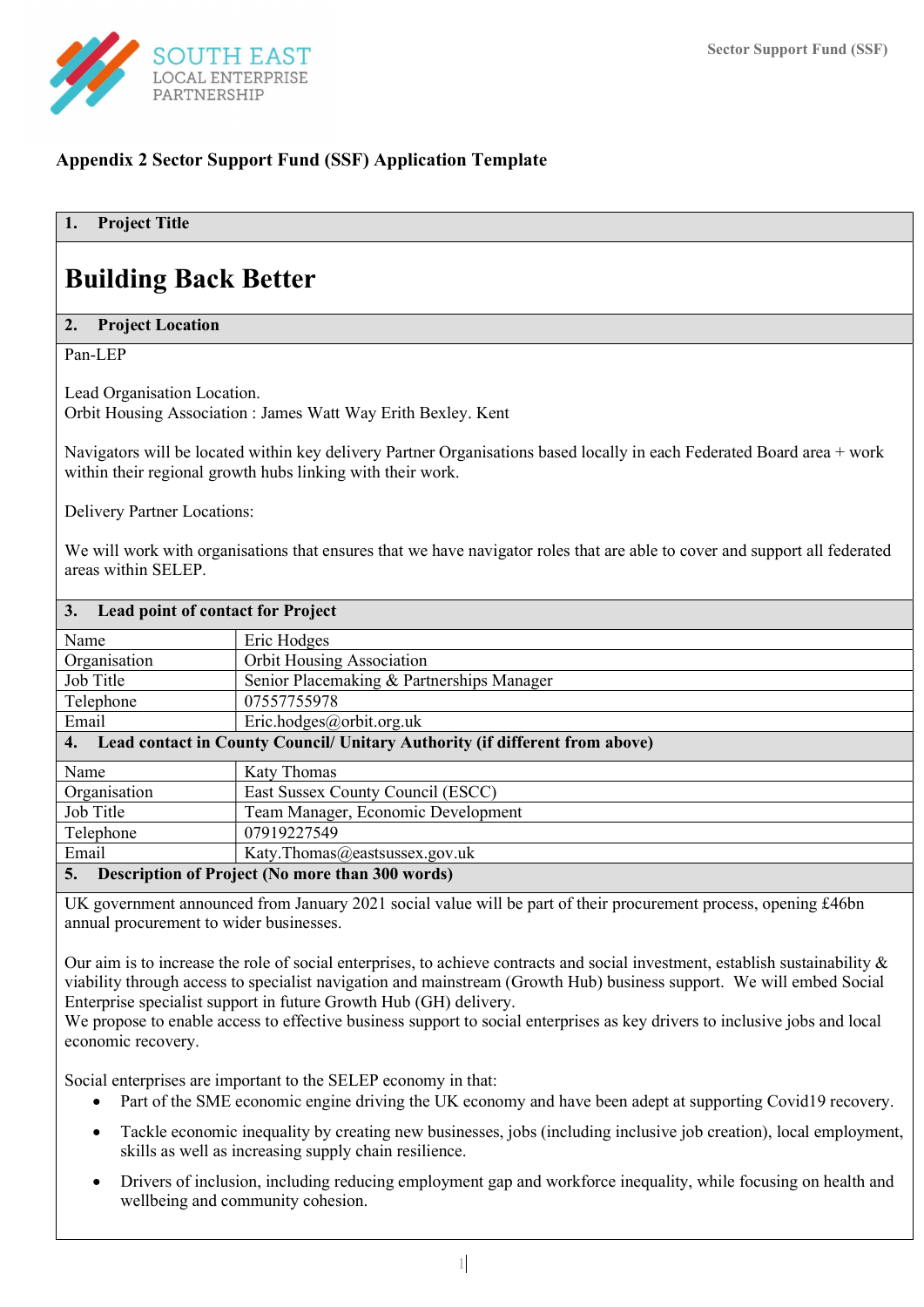

Social enterprises contribute over £2.2bn to SELEP's economy, employing 62,000 people across 4,000 businesses in a broad range of sectors.

We propose a navigator model working across south east, growth hubs and pan-LEP.

This model specifically ensures that:

- We drive the delivery of a uniform quality standard across the LEP and overcome any 'postcode lottery' of access to Social Enterprise support across the LEP.
- Ensure sustainability of on-going business support by taking learning and expertise into the Growth hubs.

Across Orbit, Delivery partners, GH & Supply Change, the navigators unify:

- Finance –Create clear pathways and access to debt/equity finance significantly grow seed capital availability.
- Networking Improve connections to supply chains, procurement and influencing policy makers
- Training & Support
- Information & data sharing around best practice / peer support / member networking.

### 6. Federated Board endorsement

Please indicate which Federated Boards have endorsed the project, including dates of any relevant meetings.

Support in principle given through direct discussions with Katy Thomas from ESCC as Contracting body 08 October 2020. With Formal support being sought and to be confirmed electronically from each of the federated boards in line with the following schedule.

Federated Board support scheduled at the latest by the following dates:

Success Essex –received 16 November

TES – received 2 November

OSE – to be confirmed at meeting 2 December

 $KMEP - received 17<sup>th</sup> November$ 

Federated Board had indicated that where possible agreement may be expedited by virtual agreement as confirmed above.

Support and steer on the outcomes, model was sought from critical stakeholders. We asked for feedback and input on the model, the outcomes and aims. This input was incorporated into this proposal:

23rd September SELEP SE working group

29 September - Iwona Bainbridge Growth Hub Lead SELEP

5 th October – Katy Thomas ESCC

#### 7. Project links to SELEP Economic Strategy Statement (ESS)

Please identify which objectives within the current ESS that this project will assist in delivering The navigator model is anchored in SELEP ESS five priority areas, ensuring social enterprise support to|:

- 1. Survive, stabilise and scale
- 2. Drive growth & investment
- 3. Broker opportunity.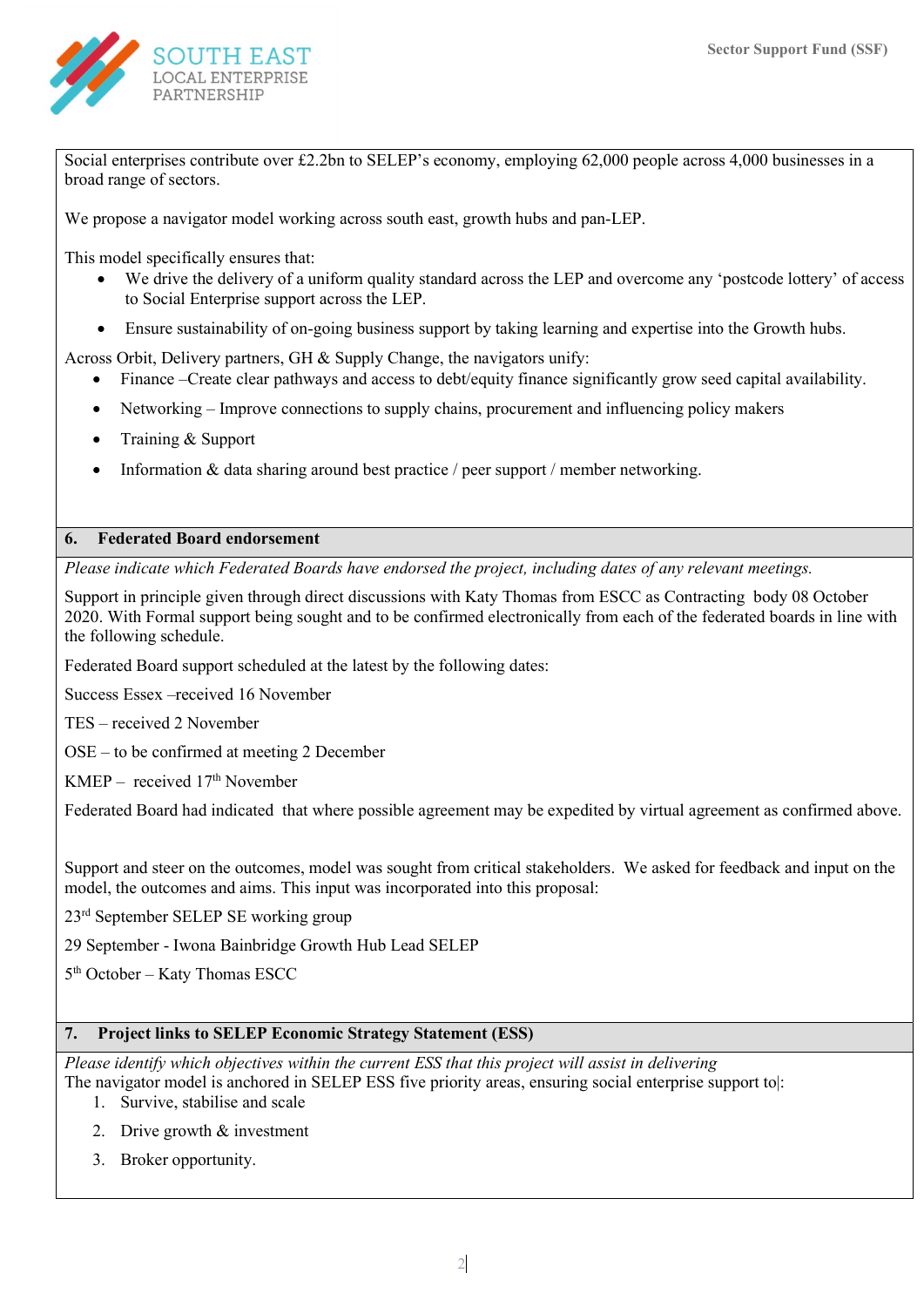

The most significant barriers to social enterprise sustainability and/or growth were given as:



The chart on the left outlines the barriers identified in the Social Enterprise Prospectuses affecting their ability to be sustainable or grow. The Prospectus highlights the need to:

- Develop programmes that are responsive to local needs of the county networks
- Provide training and development services
- Represent the sector & influence strategy and policy
- Provide effective brokerage between local networks and specialist providers
- Maintain an overview and develop the intelligence base for the sector
- Create a core offer for local networks to help them develop the capacity and or where necessary deliver the capacity.

Our own research within the social enterprise working group and captured in the Social Enterprise Prospectus Call to Action and 5 key themes has illustrated there is a significant number of external support structures available across the LEP. Difficulties arising from the unevenness of the quality and accessibility of this support. Navigators will work across lead local delivery partners, Orbit and Supply Change to consolidate all the disparate offers into cogent local and LEPwide offers. This is to ensure that wherever in the LEP a Social Enterprise turns for business support, they receive consistent levels of quality intervention, bespoke to their individual business needs. Our aim is to drive value to our programmes by linking into support structures that complement our aims, rather than duplicate or set up competing mechanisms within our programme.

The navigator role critically dovetails into supporting specific elements within the ESS. Chiefly these are:

| <b>ESS</b> objective            | <b>ESS Aim</b>                                                                        | <b>Project Outcome</b>                                                                                                                     |
|---------------------------------|---------------------------------------------------------------------------------------|--------------------------------------------------------------------------------------------------------------------------------------------|
|                                 |                                                                                       |                                                                                                                                            |
| Creating Ideas and Enterprise   | Bringing in new skills, industry and<br>increases in productivity.                    | Bolstering the creation of industries<br>and the labour market opportunities<br>both in employment and training<br>that brings             |
| Developing tomorrow's workforce | Addressing issues within the labour<br>market focused on skills gaps                  | Increase diverse range of local start<br>ups as well as scaling enterprise                                                                 |
| Developing tomorrow's workforce | Raise awareness of the wide range<br>of careers and employment within<br><b>SELEP</b> | A reputation for excellent support<br>for self-starters and innovators.                                                                    |
| Developing tomorrow's workforce | Increase capital investment in<br>further or higher education.                        | Diversify enterprise and training<br>through more varied businesses.                                                                       |
| Developing tomorrow's workforce | Increased investment in skills and<br>training                                        | Increase uptake of investment<br>opportunity to bolster STEM<br>capacity.                                                                  |
| Accelerating Infrastructure     | Sustaining driving levels of housing<br>and commercial development.                   | Exploit Orbit as a member of G15<br>to ensure that we put SELEP goals<br>at the heart of housing sector<br>discussions around development. |
| <b>Creating Places</b>          | Increase quality of life                                                              | More local opportunity, money and<br>resilience                                                                                            |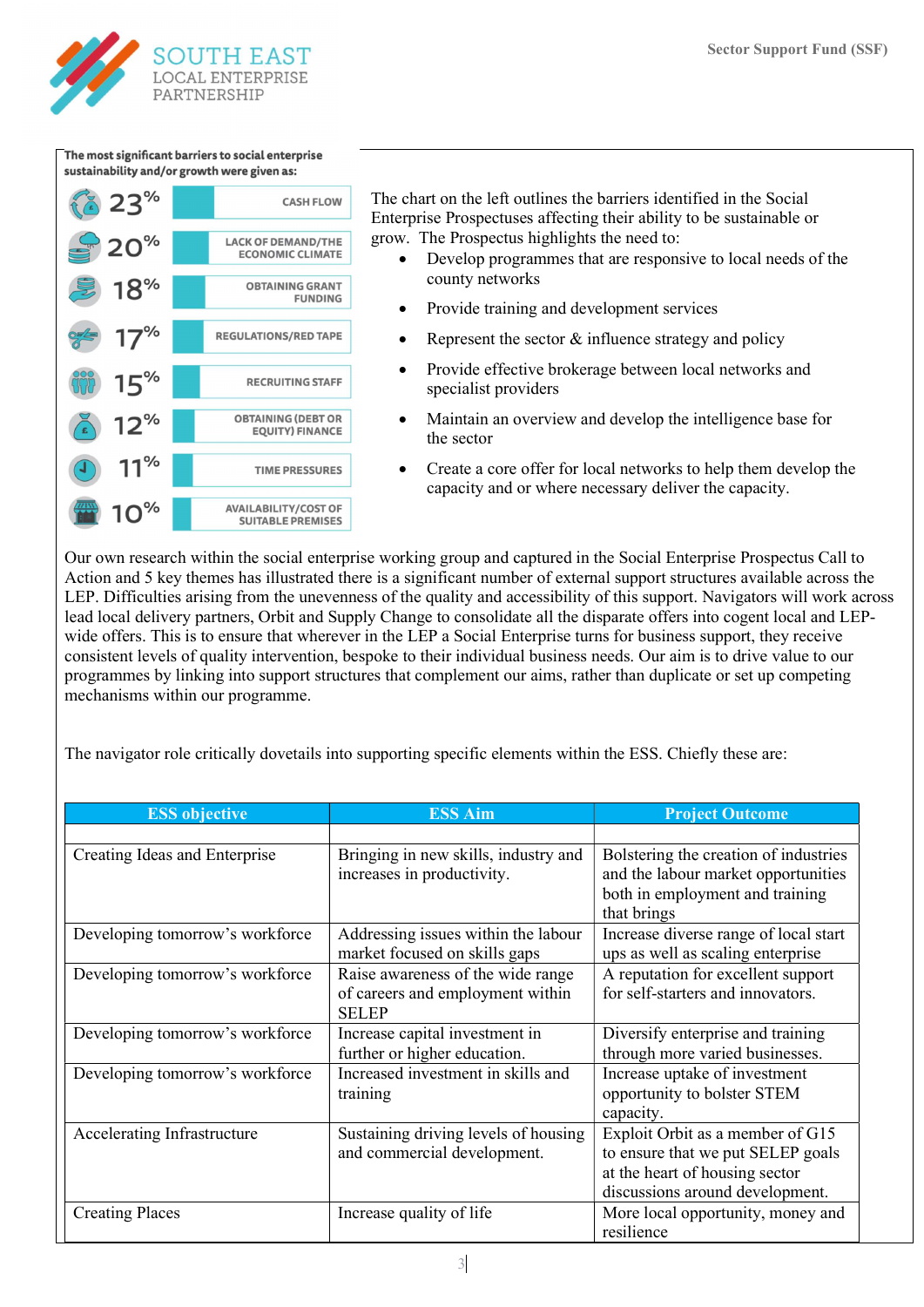

| Working together | Build stronger relationships across | Uniform efficient support that         |
|------------------|-------------------------------------|----------------------------------------|
|                  | the south east                      | scales enterprise across SELEP         |
| Working together | Strengthen relationships with wider | Pivot current & future business        |
|                  | business community                  | around the value of GH/LEP and         |
|                  |                                     | value they bring.                      |
| Working together | Work with complimentary strategic   | (BEIS) select committee has found      |
|                  | partners.                           | that SMEs remain unaware of the        |
|                  |                                     | finance options available, or do not   |
|                  |                                     | understand which ones are most         |
|                  |                                     | appropriate for their needs $-$        |
|                  |                                     | facilitate this where we can.          |
| Working together | Work with complimentary strategic   | <b>Address BEIS Select Committee's</b> |
|                  | partners.                           | call to "add value by working with     |
|                  |                                     | the major business groups and          |
|                  |                                     | finance providers to make sure they    |
|                  |                                     | have mentoring schemes or events       |
|                  |                                     | specifically aimed at passing on the   |
|                  |                                     | experience of successful business      |
|                  |                                     | people on how to secure finance to     |
|                  |                                     | grow a business."                      |
| Working together | Work with complimentary strategic   | Support enterprise across LEP          |
|                  | partners.                           | using IT to break down geographic      |
|                  |                                     | disparity and access. Single quality   |
|                  |                                     | standard across SELEP.                 |
| Working together | Develop south east role in          | Advocate and contribute to policy      |
|                  | influencing dialogue with           | and spend decisions by evidence of     |
|                  | government.                         | body of our work.                      |
| Working together | Creating Ideas and Enterprise       | Pool learning, experience and          |
|                  |                                     | evidence scale up programme and        |
|                  |                                     | support growth locally efficiently     |
|                  |                                     | supporting growth strategies.          |

# 8. Total value (£s) of SSF sought (net of VAT)

£192,000

# 9. Total value (£s) of project (net of VAT)

| <b>Budget area</b>   | <b>Cost description</b>       | Cost     | <b>Notes</b>                     |
|----------------------|-------------------------------|----------|----------------------------------|
|                      |                               |          |                                  |
| <b>Capital Costs</b> |                               |          |                                  |
| IT                   | M&E integration $&$ dev costs | £10,000  | Integrated across GH + Lead +    |
|                      |                               |          | Partners + Upper Tier authority  |
|                      |                               |          |                                  |
| <b>Revenue Costs</b> |                               |          |                                  |
| <b>Salaries</b>      | Navigators x3                 | £146,800 | Basic salary costs £108,000      |
|                      |                               |          | On Costs £38,800                 |
|                      | Orbit Staff x3                | £18,090  | In Kind Salary contributions     |
| Business brokerage   | Supply Change                 | £30,000  | 100 days support @£300 p/day     |
| Networking & Events  | Virtual event hosting and     | £15,000  | (10 events $@£1500$ based on     |
|                      | networking                    |          | overhead of virtual conferences) |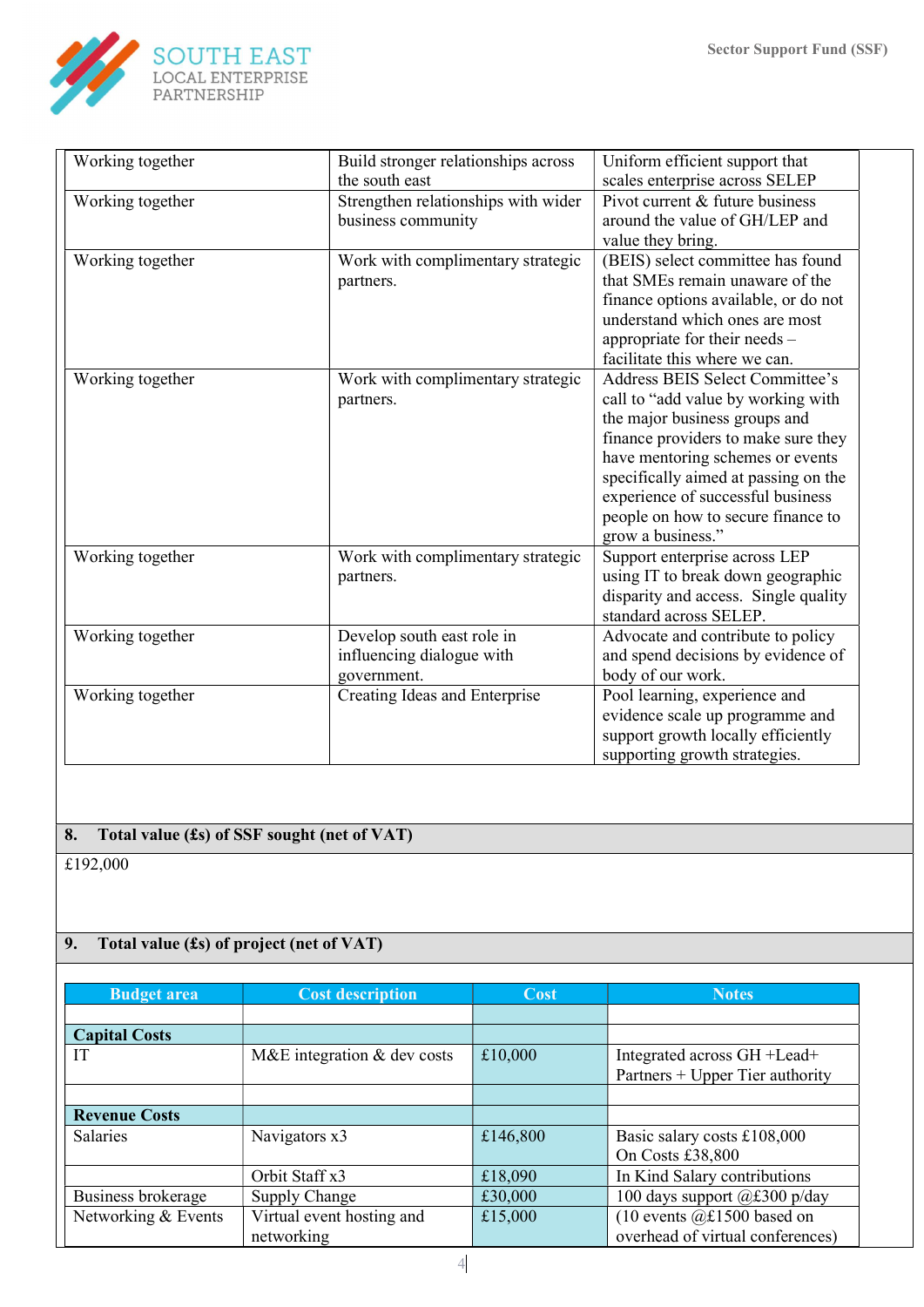

| Engagement                                          | Marketing & Branding costs   | £15,000 | $f_{\rm E}$ (£5K per delivery partner + 5K) |  |
|-----------------------------------------------------|------------------------------|---------|---------------------------------------------|--|
|                                                     |                              |         | match from Orbit)                           |  |
| Administrative costs                                | Management costs             | £25,175 | Orbit match $\omega$ 9% project costs       |  |
| Programme Support                                   | Training & specialist sector | £25,000 | Business support costs for GH or            |  |
|                                                     | support                      |         | Lead partners outside salaries.             |  |
| £285,065                                            |                              |         |                                             |  |
| 10. Total value $(f)$ of match funding (net of VAT) |                              |         |                                             |  |

## Total Value of Match Funding: £93,065

#### 11. Funding breakdown (£s)

| Source                                                                         | 2017/18 | 2018/19 | 2021/22  | <b>Total</b> |
|--------------------------------------------------------------------------------|---------|---------|----------|--------------|
|                                                                                |         |         |          |              |
|                                                                                |         |         |          |              |
| <b>SSF</b>                                                                     |         |         | £192,000 |              |
|                                                                                |         |         |          |              |
| Other sources of funding (please list below, add additional rows if necessary) |         |         |          |              |
| Orbit Housing Cash match                                                       |         |         | £60,000  |              |
|                                                                                |         |         |          |              |
| Orbit Housing in Kind                                                          |         |         | £33,065  |              |
| Contributions                                                                  |         |         |          |              |
|                                                                                |         |         |          |              |
|                                                                                |         |         |          |              |
|                                                                                |         |         |          |              |
| <b>Total Project Cost</b>                                                      |         |         | £285,065 |              |
|                                                                                |         |         |          |              |
| 12. Details of match funding                                                   |         |         |          |              |

Insert details of match funding, including who is providing match, at what value, on what terms and what assurances are there that the match will be provided

Total Value of Match Funding: £93,065

All match funding contributions will be dealt with via contract with lead organisation and robust claim back clause where they fail to provide evidence of their match contributions through claims process.

£60,000 cash match from Orbit will be dealt with via contracts with lead upper tier authority. Evidence of this spend provided by POs reconciled quarterly as we pay 30% costs across the value of project. Where this is paid directly to lead delivery partners PO's from leads will be included as part of monitoring.

Revenue costs (discussed with partners capped to total revenue costs £43,000 with delivery partners contributing in kind to any on costs above threshold) Reference salary £36,000 P/A On Costs £7,000 Total remuneration cap £43,000 with additional on costs contributed by lead partner as necessary.

£18,090 in kind contribution costs - as part of our quarterly monitoring Orbit will provide time sheets to upper tier authority, SELEP steering group and or any part of governance structure with sight of evaluation & audit responsibility of the programme

Cost calculated as: Project leads x2.  $1(\hat{\omega})$  1 day p/w = 52 days £8,600  $1\omega$ , 0.5 day p/w = 26 days £4,290

Admin staff (support + M&E ad hoc as needed) reference salary £26,000 2@ 0.5 day p/w =52 days £5200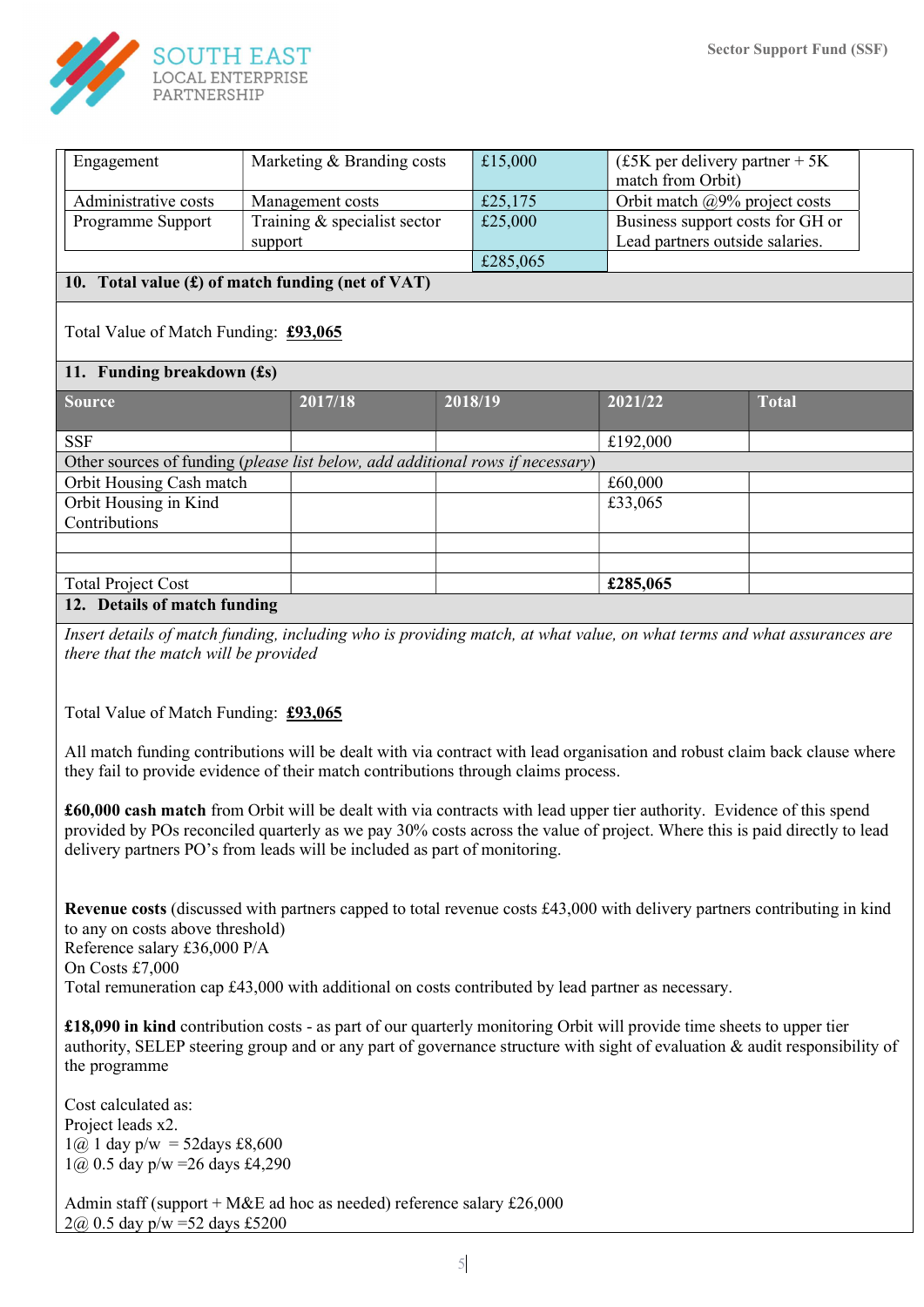

#### £14, 975 in-Kind costs are broken down as:

An additional £5,000 in-kind match contributions from Orbit Comms regarding marketing and materials over lifecycle of project (Does not include salary costs). This has been done to increase the resources available to support delivery partners where the offset of this cost has allowed us to transfer that saving to the budget line of Programme Support (above) increasing resources for front line delivery from £20K to £25K.

£4842 cover the costs of IT. Includes hosting, licencing and support. This does not include development costs and of the system.

£5133 in-kind contributions are split across revenue costs across Orbit. From contracts, procurement, governance, executive board sign off. These costs are not related to management of the contract; however, they are a significant part of successful implementation and set up.

£25,175 in kind management costs of running programme across all SELEP areas.

Any failures to meet match funding contributions will be dealt with through redress based on robust T&C in contract.

Any use of third-party services and provision will need to be evidence via POs, receipts and in circumstances that the upper tier / lead organisation asks to audit the programme – all partners much agree to share ant relevant data as it pertains to the programme including accounts.

Working within an agreed framework, the SELEP Social Enterprise Working Group will act as independent arbitrators of any disputes between lead organisation and delivery partners. In areas of either persistent failure to honour match funding commitments or failure to hit KPIs, following formal redress procedures, sub contracts may cease.

Where issues are with the lead organisation (Orbit) LEP + Upper Tier authority + Social Enterprise Working Group will jointly decide replacement lead organisation – this will not prejudice Orbit's match contribution which we will honour in any eventuality.

## 13. Expected project start and completion dates

Premobilisation 31 January 2021

Expected Start date: 31March 2021 Expected Completion Date: 29 March 2022

Project duration: 12 Months

#### 14. Key Milestones

| <b>Key Milestones</b>          | <b>Description</b>                       | <b>Indicative Date</b>      |
|--------------------------------|------------------------------------------|-----------------------------|
|                                |                                          |                             |
| <b>Consortium Confirmed</b>    | Contracts Exchanged and signed           | 31 January 2021             |
| Navigator Profiles Complete    | Navigators put out for recruitment       | February 2021               |
| Pre-mobilisation & Branding    | Finalise branding comms strategy         | February 2021               |
| Navigators in Post             | Recruitment completed                    | 31 <sup>st</sup> March 2021 |
| <b>Official Project Launch</b> | Soft launch across all core stakeholders | April 2020                  |
|                                | including, SELEP, Growth Hubs, and       |                             |
|                                | core partners                            |                             |
| IT Set up Completed            | Launch of M&E system LEP wide            | 1 April 2021                |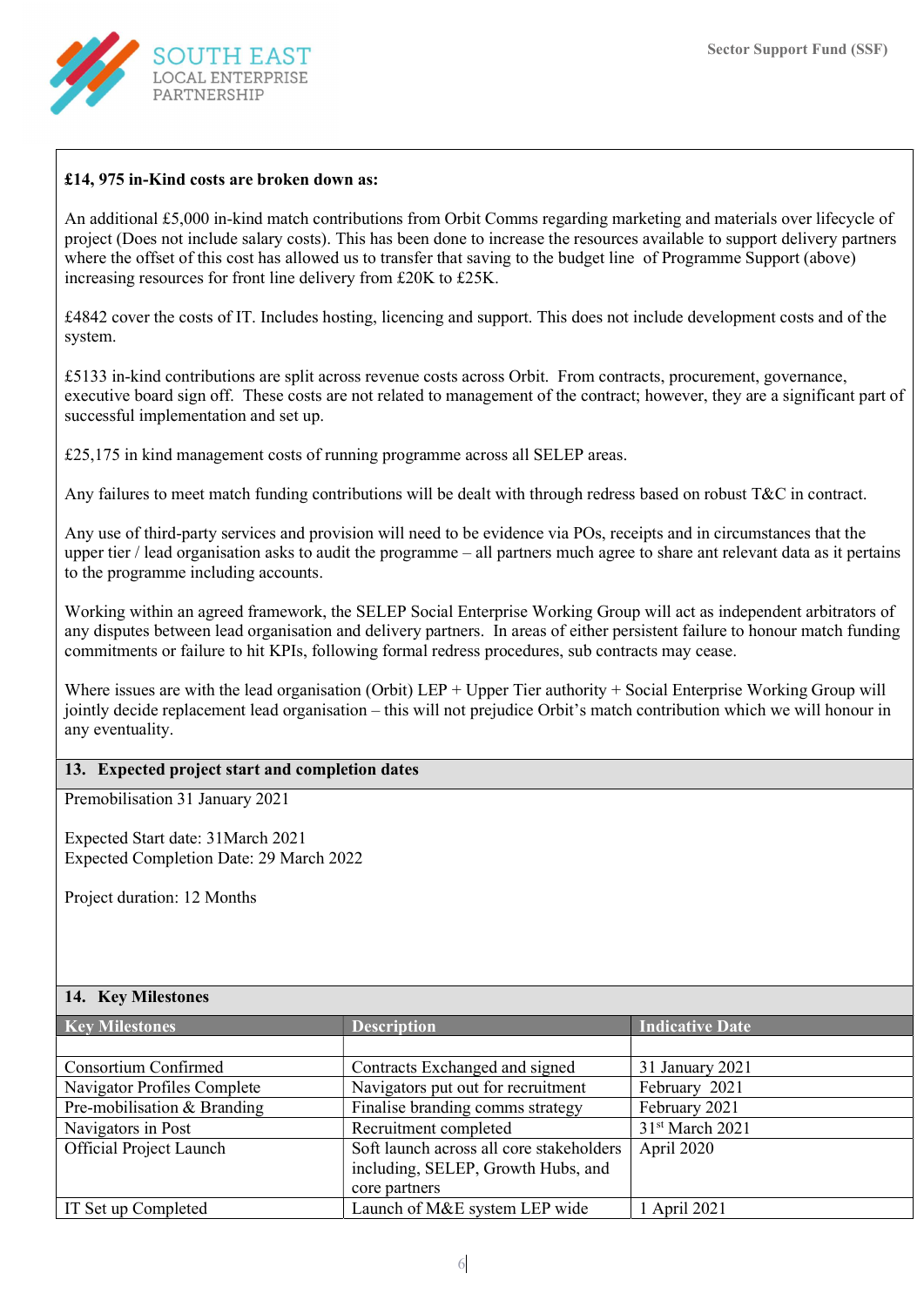

| Launch                              | Official external campaign and                                                 | April 2021                             |
|-------------------------------------|--------------------------------------------------------------------------------|----------------------------------------|
|                                     | marketing across all localities                                                |                                        |
|                                     | including press engagement                                                     |                                        |
| <b>First Month Meeting</b>          | First meeting with operational group                                           | Mid May 2021                           |
|                                     | consisting of GH, Navigators and Lead                                          |                                        |
|                                     | organisation as a group                                                        |                                        |
| First 150 enterprises supported     | Hitting the halfway point of our total                                         | 30 September 2021                      |
|                                     | <b>KPI</b> target                                                              |                                        |
| Events Kick Off                     | Work with built up caseloads to deliver                                        | August 2021                            |
|                                     | first of series of events to end of                                            |                                        |
|                                     | programme (x10 across discrete                                                 |                                        |
|                                     | themes e.g. meet the buyer. Pitch to                                           |                                        |
|                                     | investor- Governance support)                                                  |                                        |
| Completion of business audit by     | Completion of research and reporting                                           | August 2021                            |
| Supply Change                       | on identified gaps, trends and                                                 |                                        |
|                                     | opportunities to exploit from the                                              |                                        |
|                                     | brokerage and research conducted by                                            |                                        |
|                                     | Supply Change                                                                  |                                        |
| Pipeline Social investors           | First enterprises pipelined to investors                                       | 2 <sup>nd</sup> August 2021            |
|                                     | seeking funding and financial support                                          |                                        |
|                                     | such as Access foundation support                                              |                                        |
| Access to Local Business and Public | Aim to have first enterprise / SE public                                       | 1 <sup>st</sup> September              |
| <b>Sector Procurement</b>           | or private sector contract to local                                            |                                        |
|                                     | business                                                                       |                                        |
| <b>First Social Investment</b>      | First business supported to successful                                         | 1 <sup>st</sup> September              |
|                                     | draw down from Social investor                                                 |                                        |
| 6 <sup>th</sup> Month Review        | Outside of quarterly meetings first                                            | End September 2021                     |
|                                     | assessment point to see where we are                                           |                                        |
|                                     | in line with KPIs operational group                                            |                                        |
|                                     | (GH, ESCC, Orbit, Leads +                                                      |                                        |
|                                     | Navigators) + $bi$ -annual impact report                                       |                                        |
|                                     | to SELEP SE working group. $+$ initial                                         |                                        |
|                                     | discussions on where project goes and                                          |                                        |
|                                     | next steps with GH+ LEP                                                        |                                        |
| Q4 final meeting                    | Last operational group meeting and Q                                           | March 2022                             |
|                                     | report submission date + kick off                                              |                                        |
| <b>Impact Report</b>                | discussion next steps for programme<br><b>Complete Assessment of Programme</b> | April 2022                             |
|                                     | and its outcomes and next steps                                                |                                        |
| <b>Next Steps</b>                   | Exploration of options for programme                                           | If not already entered into TBC by key |
|                                     | development & funding                                                          | stakeholders and partners + SELEP      |
| Benefits created by 2021 (list      |                                                                                |                                        |
| benefits with number/amount and     |                                                                                |                                        |
| cash value if applicable)           |                                                                                |                                        |
| 15. Type of Benefit                 |                                                                                |                                        |
| <b>Type of Benefit</b>              | <b>Number of benefits created</b>                                              | Cash value of benefit $(f)$            |
| Access to Private and Public Sector | 10 businesses supported                                                        | Uncapped revenue potential target aim  |
| Contracts via SC brokerage          |                                                                                | for project is unlocking $£300,000$    |
|                                     |                                                                                | contracts locally across LEP           |
| Social Investments                  | Target 3 investments from Social                                               | Up to $£150K$ per enterprise           |
|                                     | investors into local SEs                                                       | Total value £450,000                   |
| <b>Enterprises Support</b>          | 300                                                                            | £171 903 Cash equivalent benefit       |
|                                     |                                                                                | using HACT calculator based on 1to1    |
|                                     |                                                                                | training support on an individual.     |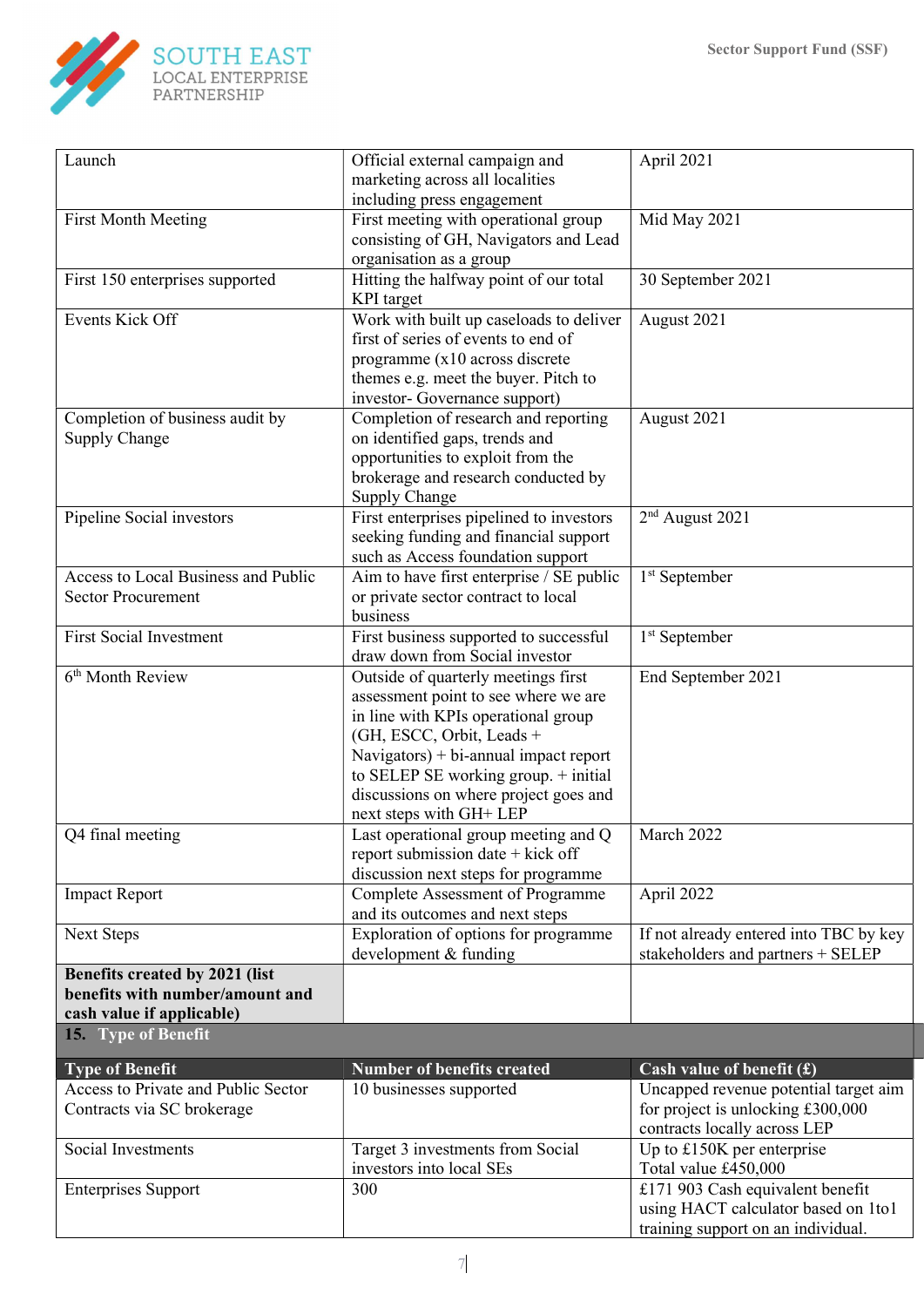

| Jobs created via new enterprises set up,   | 30                                   | @ 10 Per/Q from Q2 using HACT            |
|--------------------------------------------|--------------------------------------|------------------------------------------|
|                                            |                                      | value calculator outside London          |
| jobs saved or retained over project        |                                      |                                          |
|                                            |                                      | weighted - deadweight                    |
|                                            |                                      | £391,941                                 |
| SROI benefits from upskilling and          | 70                                   | HACT value calculator outside            |
| training created via direct and indirect   |                                      | London weighted - deadweight             |
| support                                    |                                      | £40,111                                  |
|                                            |                                      |                                          |
| Volunteering opportunities enhanced        | 50                                   | HACT value calculator outside            |
| or created                                 |                                      | London weighted - deadweight             |
|                                            |                                      | £63,451                                  |
| Consolidated database of Social            | $6000+$ (estimate)                   | Value TBC in confirmation to values      |
| Enterprises in SELEP region                |                                      | aligned to growth hub mechanisms.        |
| Impact recorded by individual              | $Ad /$ hoc                           | As reported by individual businesses     |
| businesses supported (outside of           |                                      | depending on their impact area - not     |
| employment and training)                   |                                      | possible to capture currently.           |
| Increased exposure of and awareness        | To be captured through numbers of    | Not currently possible to capture - we   |
| of the value of SE sector to SELEP         | activities and SE engagement numbers | will aim to capture the Advertising      |
| region                                     |                                      | Value Equivalent (AVE) of our            |
|                                            |                                      | activities across local / national media |
|                                            |                                      | platforms.                               |
| SEs sustained and secured.                 | 15                                   | $TBC - ad hoc$ we will record the type   |
| Evidence where our programme has           |                                      | of intervention, input and values.       |
| shown to have helped a SE survive and      |                                      |                                          |
| become sustainable – either surviving      |                                      |                                          |
| Covid19 or Brexit                          |                                      |                                          |
| <b>Total Estimated Cash Value Benefits</b> |                                      | £1,417,406                               |
| <b>Value for Money - Benefit/Cost</b>      |                                      | 4.97:1                                   |
| Ratio                                      |                                      |                                          |

Please insert your Benefit/Cost Ratio (i.e total value of benefits divided by total costs). Please indicate how you have quantified your benefits and over what period those benefits are expected to realised

4.97:1 CBR realised over the course of a year delivery.

We have taken a cautious approach to our expected KPIs over the lifecycle of the project. We however remain bullish that this represents the absolute minimum target, with potential to significantly leverage that ratio higher.

Cash value figures associated with outcomes are calculated using the methodologies of the HACT social value bank.

More information on this can be found at: https://www.hact.org.uk/social-value-bank

HACT social value bank is one of the oldest and most methodologically consistent and robust social value evaluation tools produced. Though initially used within housing sector it has increasingly been used to quantify CBR, SROI and impact across a wide range of programme delivery.

These values have been calculated using the HACT social value calculator. This allows not just for the ability to measure the social impact across a range of different programmes but to illustrate the full range of SROI or cost benefit analysis.

As part of our M&E process with partners, alongside the core KPIs measured within the programme, we will ensure that we utilise the range of tools from HACT alongside the Social Value Portal (https://socialvalueportal.com/). These tools represent the best standards in allowing our project to track financial and non-financial impact that we and our supply chains make on communities.

Enterprise Support / Benefits: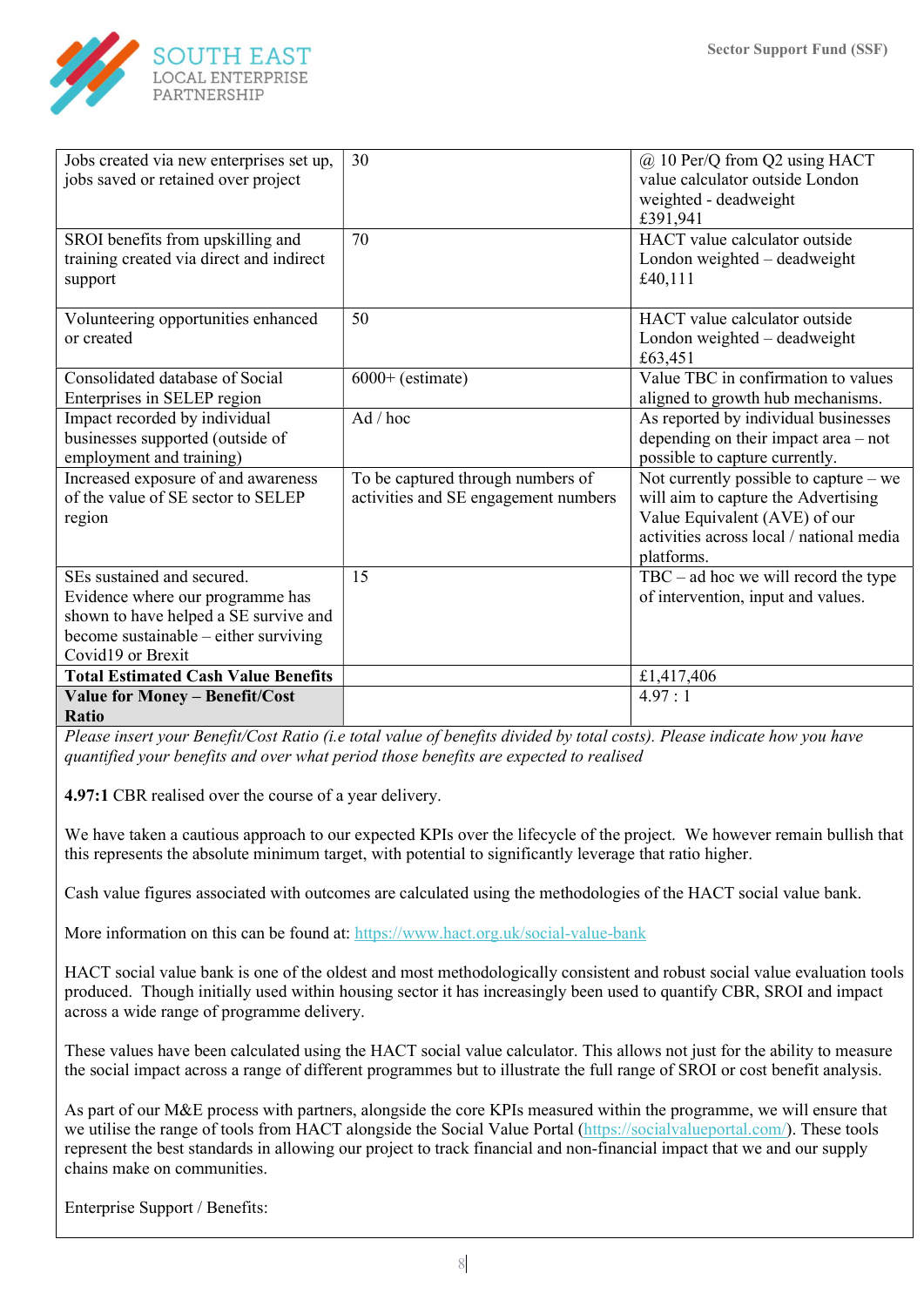

Some Navigator Support will be iterative based on the nature of the need and the specific needs of the cohort being supported. As such we have budgeted for resources to be available to be equitably split across the LEP regions where external third party support is needed – this includes but is not limited to things like:

- Governance
- Business strategy /Planning
- Planning
- Procurement / Supply Chain access
- Investment support becoming investment ready
- Bid writing
- ESG training
- Improving market access
- Incorporation & legal status
- Advocacy and influencing decision / policy makers voicing the demands of enterprise through local, regional bodies.
- Methods of measuring impact.
- Branding & Marketing
- Building capacity and capability
- Scaling  $&$  growth
- Monitoring and Evaluation sharing best practice and working collaboratively to ensure that where we have competitive advantages in one part of the LEP we lean on our consortium internally to ensure the best support to sustainability and growth.

The table above highlights the overarching goals of the programme – both in numbers supported and the cash value of the benefit. These goals are achieved through a matrix of methods including:

Signposting to great resources that exist regionally and nationally Light touch 1to1 or intense 1to1 support of individuals or enterprises depending on needs assessment.

It is important to note that Navigators will be tasked with assessing each enterprise or individual and create a bespoke pathway specific to their individual need. Ranging from light touch to intense support there is no binary pathway to enterprise. The activities often overlap, and or cross over depending on the enterprise for example what point in the life cycle are they. If a robust and established enterprise looking to scale or access contracts this will require a light tough matchmaker type of intervention. Start Ups or new social enterprises would require more intense inputs, and possibly upskilling in areas of weakness. There is no generic KPI set to how many of each activity the navigators will do with each cohort as this can only be established on assessment of the idea / enterprise that seeks support.

Supply Chain will act as a broker for social enterprises and enterprises generally linked with Growth Hubs, where they will match opportunities within local supply chains, private, regional and national where our target for the year is to secure £300K of local contracts (£100K per region) to increase the resilience and reinforce "look local-buy local" by supporting our cohort to secure contracts that were unavailable. They will also provide the LEP with an audit of business growth areas, gaps in provision we can exploit, and local opportunities. The aim being to exploit this critical information and support people / organisations local to the LEP to capitalise on this and future opportunities in high growth business areas.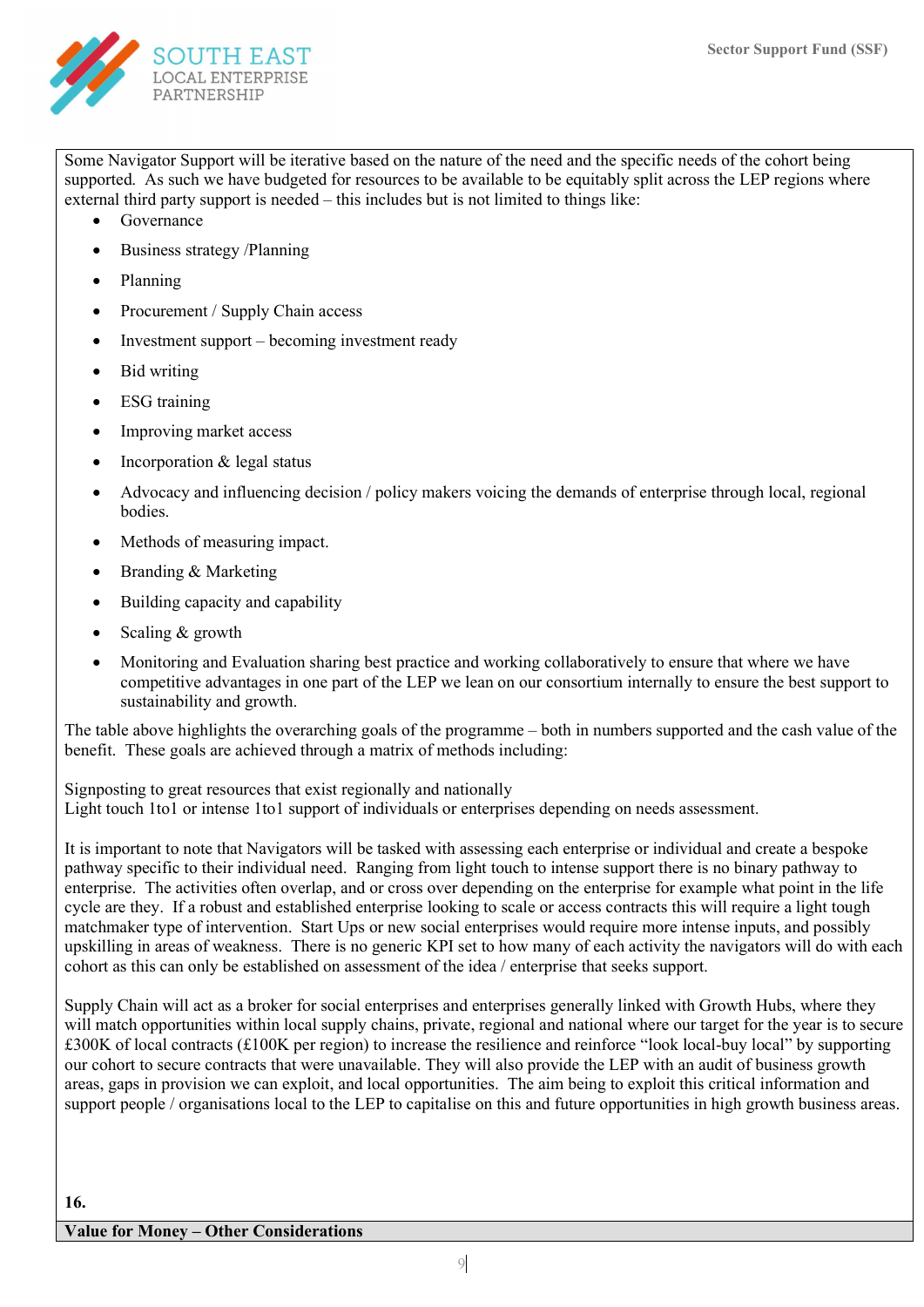

Please detail benefits that cannot be quantified or cannot be quantified without lengthy or expensive analysis. This narrative should include details on why the benefit can't be quantified. If your BCR does not meet the standard  $2:1$  – please use this section to set out why the investment should be considered

## Navigator Model and cross over with Growth Hubs:

Synthesis of quality standards across SELEP. Ensuring that we support the delivery of and access to high quality uniform support that allows enterprise to prosper. Address the three main issues identified by UK commission for Employment and skills that highlights top three barriers constraining business as:

Difficulty finding time and resources for training

Access to funds

Lack of internal capacity

#### Increased matrix for local investment

Increase knowledge of finance available. Increase financial literacy about best financial solutions for their needs. Increase access to the extensive range of investment opportunities that currently exist. Broker this where possible.

#### Support Enterprise creation

SEs and enterprise have the power to drive employment growth and upskilling the UK's workforce, not just by creating jobs, but also by providing training to its employees

#### Inward Investment

Support the attraction of more investment into GH / LEP support programmes through successful evidence based project beyond the 12 month life cycle.

#### Social Impact and SROI

Alongside a robust method of measuring economic output and supporting enterprise growth, this will allow us to trace the positive social impact of enterprise. Reinforcing the link between growth, enterprise and positive social outcomes.

#### 17.

## Dependencies and Risks

Please detail any scheme dependencies, risks and delivery constraints which may impact on the delivery of the project and or the benefits achieved through SSF investment in the Project

| Risk                      | Impact          | Likelihood | Mitigation                |
|---------------------------|-----------------|------------|---------------------------|
|                           |                 |            |                           |
| Contraction public sector | Moderate / High | Moderate   | Project start in January  |
| contracts                 |                 |            | best allows us to predict |
|                           |                 |            | trends of both Brexit and |
|                           |                 |            | the pandemic.             |
|                           |                 |            | Contraction of public     |
|                           |                 |            | sector spend will look to |
|                           |                 |            | be offset by private      |
|                           |                 |            | business spend and        |
|                           |                 |            | increasing brokerage of   |
|                           |                 |            | sector supply chains with |
|                           |                 |            | Supply Change.            |
| Consortium Breakdown      | High            | Low        | Robust mitigation         |
|                           |                 |            | strategies and safeguards |
|                           |                 |            | to be agreed in advance.  |
|                           |                 |            | With plans in place on    |
|                           |                 |            | succession and            |
|                           |                 |            | replacement of consortia  |
|                           |                 |            | members for breach of     |
|                           |                 |            | contract or going onto    |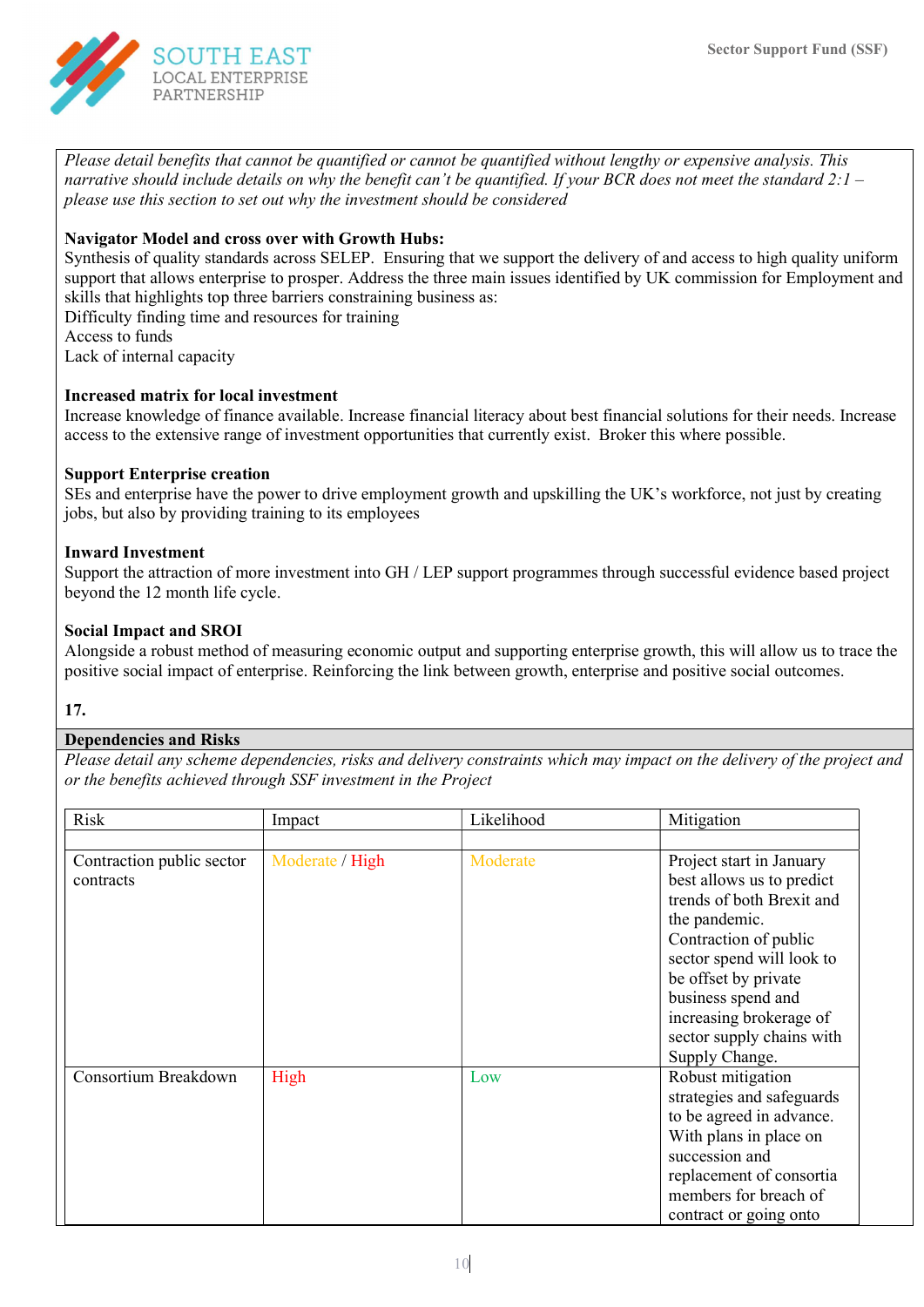

|                                        |          |          | formal performance                                                                                                                                                                                                                                                                                                                                                                                                                |
|----------------------------------------|----------|----------|-----------------------------------------------------------------------------------------------------------------------------------------------------------------------------------------------------------------------------------------------------------------------------------------------------------------------------------------------------------------------------------------------------------------------------------|
|                                        |          |          | management.                                                                                                                                                                                                                                                                                                                                                                                                                       |
| Lack of Engagement                     | Moderate | Low      | Across growth hubs,<br>steering groups, partner<br>members there exists a<br>significant caseload and<br>interest before the start of<br>the programme. Our<br>current work models<br>illustrate that neither the<br>pandemic or Brexit<br>uncertainty have<br>dampened the sector and<br>their appetite. Increased<br>unemployment and or<br>Brexit we believe with                                                              |
|                                        |          |          | bolster enterprise and<br>people seeking to go at it<br>on their own.                                                                                                                                                                                                                                                                                                                                                             |
| Covid19                                | Low      | Moderate | Outside of the financial<br>implications the largest<br>threat to our programme<br>is the inability to offer<br>direct support. However<br>the ubiquity of virtual<br>meetings and support will<br>be well established. We<br>feel that in many ways<br>this opens the potential of<br>support to be potentially<br>wider and advantageous<br>as geography will not<br>limit people's ability<br>access support /<br>opportunity. |
| <b>Brexit</b>                          | Moderate | Low      | Local focus of social<br>enterprises minimises<br>impact. Support will be<br>sought through Growth<br>hubs.                                                                                                                                                                                                                                                                                                                       |
| <b>Effective Project</b><br>Management | High     | Low      | The lead organisation has<br>committed staff from<br>across the business to<br>support this programme.<br>With backgrounds both in<br>social investment and<br>growth hubs, we have<br>ensured that as well as<br>staff churn, the people<br>most effective in<br>delivering outcomes, and<br>with expertise of working<br>with LEPs and Growth<br>Hubs will support the<br>delivery.                                             |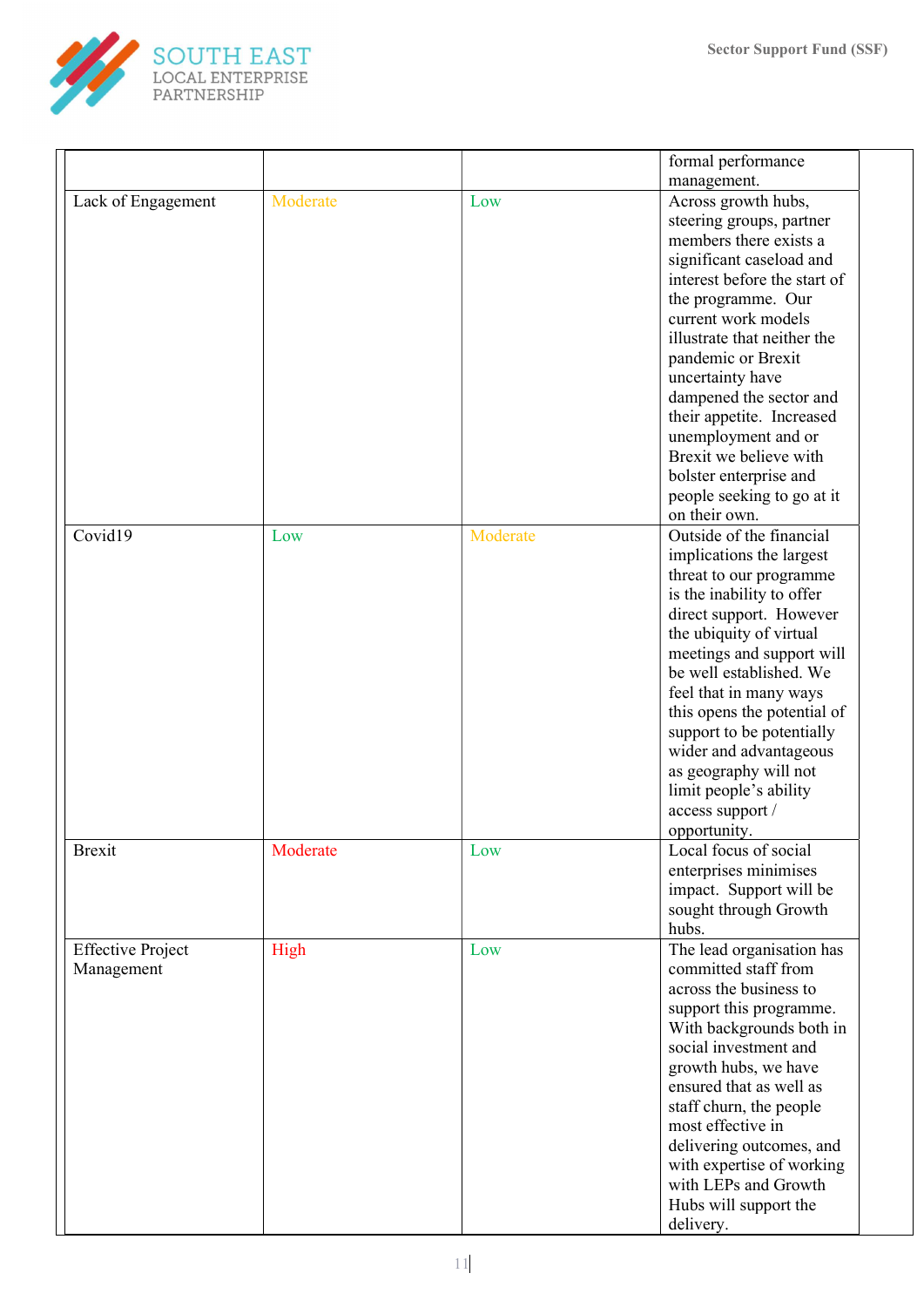

| Ability to engage local | High | Low | The framework and model       |
|-------------------------|------|-----|-------------------------------|
| lead delivery partners  |      |     | is designed to work within    |
|                         |      |     | a broad group of partner      |
|                         |      |     | orgs. Before entering into    |
|                         |      |     | contract an extensive due     |
|                         |      |     | diligence will be carried     |
|                         |      |     | out on all partner            |
|                         |      |     | organisations ensuring        |
|                         |      |     | their viability over the life |
|                         |      |     | of project. Nevertheless      |
|                         |      |     | local growth hubs are well    |
|                         |      |     | placed to host navigators     |
|                         |      |     | where we have                 |
|                         |      |     | sensitivities.                |

#### 18.

#### State Aid Implications

Please indicate how your project complies with State Aid Regulations

This project will not breach state aid rules, any incidental business benefits to individual parties fall well within state aid limits on de minimis.

## 19.

#### Contracting Body

Please provide the name of the organisation to act as contracting body and give details of a contact within the organisation, including phone number and email.

East Sussex County Council Economic Development West B County Hall St Anne's Crescent Lewes BN7 1UE

Lead Contact Katy Thomas as provided above. Secondary contact and SELEP SE working group member Paul Rideout email paul.rideout@eastsussex.gov.uk

20.

## Project Governance Structure

Please explain the project governance structure (ideally as a diagram with accompanying text), including the Project Manager, Senior Responsible Officer.

# Upper tier Authority Contracting Body

Katy Thomas – ESCC

Getting timely monitoring and evaluation reports from lead organisation

Ensuring robust processes for claiming and drawing down funds

Contracts and grant agreements between them, lead organisations and project leads where applicable Conducting Audits where necessary to ensure compliance

Periodic programme evaluation ensuring KPIs and objectives are being achieved in line with targets

# Project Directors:

Lucy McGovern – Orbit Housing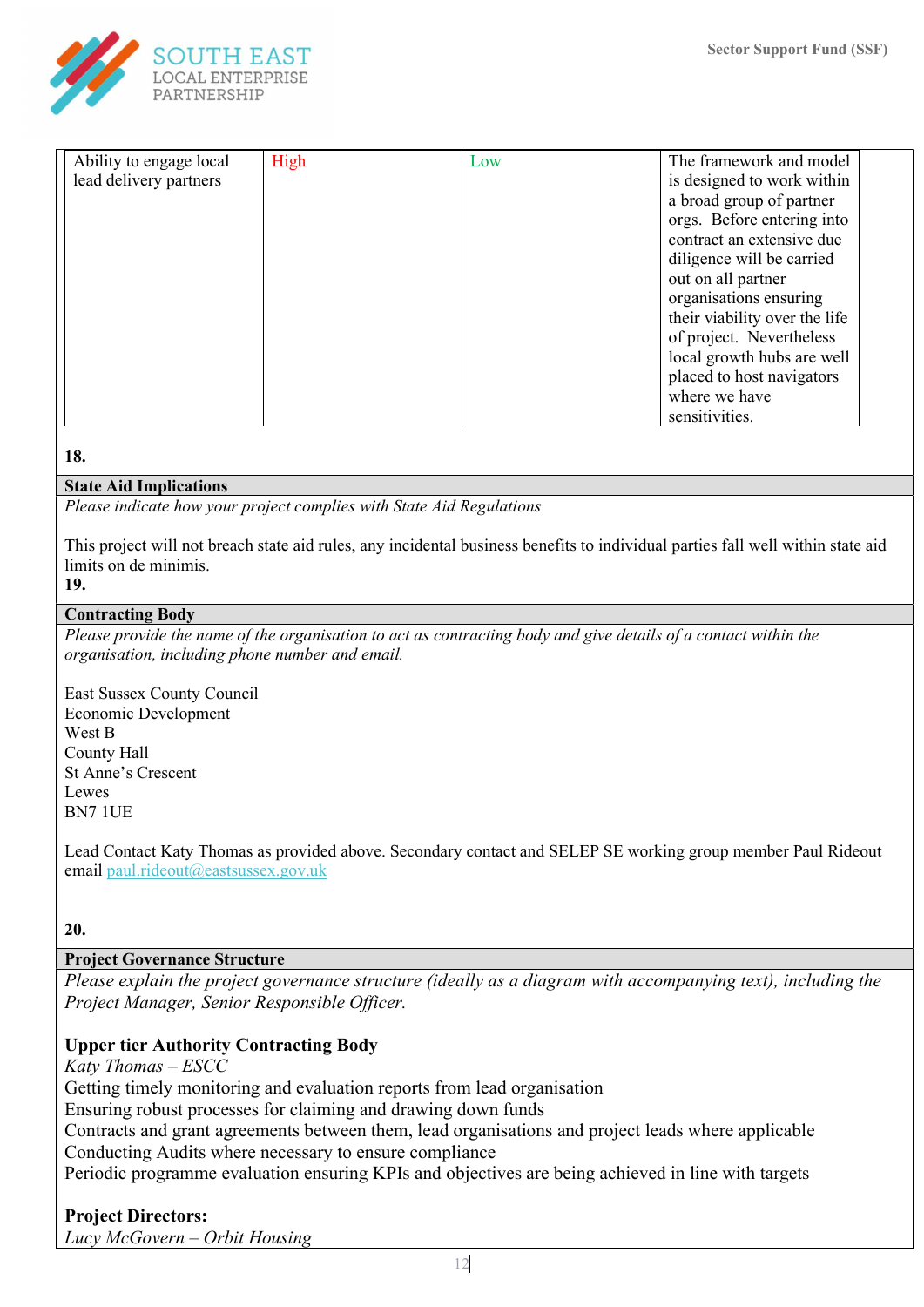

# Eric Hodges – Orbit Housing

Both individuals to coordinate overall project delivery – with oversight over Lead partners Navigators Reporting and evaluation to SELEP / Upper Tier Authority Ensure effective audit controls Implement and manage IT systems and CRM

# Project Coordinator

Rosie Ward – Orbit Housing Coordination of marketing comms strategy Liaising with navigators and lead partners around monitoring and KPI reporting General project administration Coordinate support activities across the LEP, Businesses and with the LEP

From time to time Orbit may lean on other resources and expertise within the community investment team where they add value to the outcomes or smooth running of the programme. We will ensure we record any additional in kind support.

# Lead delivery Partners

# Navigators:

Recruitment of navigator Direct line management of navigator Responsible for claims / draw down and lead in cases of audits Ensure the smooth delivery of the programme outcomes alongside normal business activities Link organisational outcomes to support SELEP outcomes Where necessary represent their organisations in reporting, monitoring and evaluation. Work with project directors to implement the navigator roles within their organisations and growth hubs.

# Social Investment & Procurement:

Beth Pilgrim – Supply Change Aosie Keogan Nooshabadi – Supply Change

## Business brokerage & Procurement

Lead on brokering opportunities through business supply chains, public sector procurement, developing networks to be exploited by project beneficiaries, Business audit exploring growth areas gaps in market and generate market intelligence that helps navigators and growth hubs exploit potential gaps in local economies. Help SELEP educate procurement and buyers to the benefits of buying local and using.

## Non Operational:

Penny Shimmin – Sussex Community Development Association Chair Social Enterprise Working Group Independent facilitator with limited role to intervene, however where situations arise where a party with conflict of interest within the partnership or intervention within two or more partners is needed. Link to SELEP Social Enterprise Working Group

Neutral party that can step in when issues are contested between consortia partners, SELEP and Working Group. Support and liaison with Growth Hubs and key critical stakeholders such as Federated Boards.